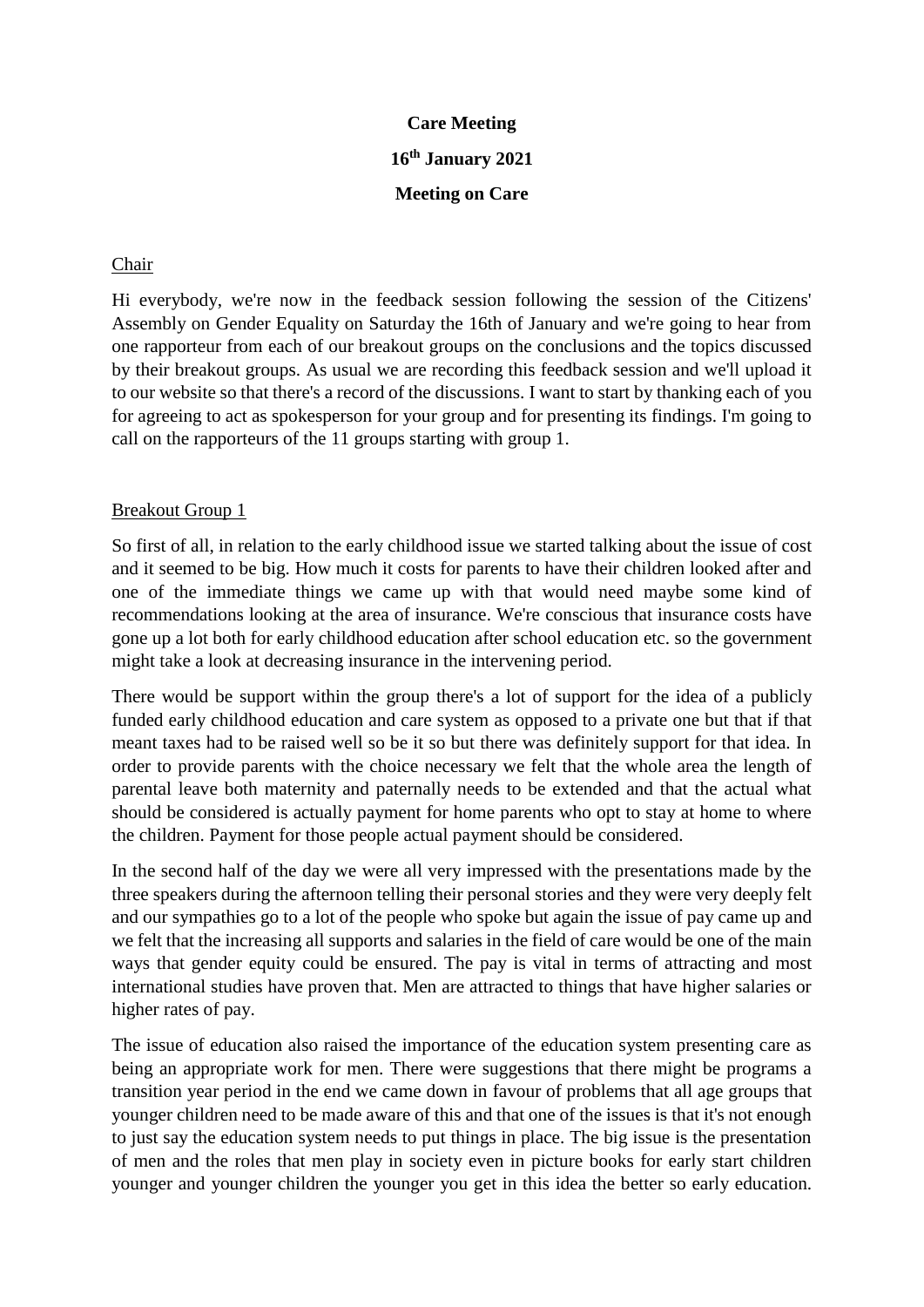We agreed very much one phrase made a deep impression on us nobody should have to fight for support one of the speakers said so in response to that our group were in favour of the removal of means testing for support, that the movement to a social model of care rather than medical one currently in place for particularly disabled people, the fair deal needs to be made much more expansive to, Brendan Courtney brought that issue up and we certainly would be in favour of that. And we would hope then that more specific recommendations will be available to you in the actual minutes that were taken at the meeting. That's it okay thank you.

### Chair

Thank you very much BG1 that was very clear and I certainly agree with you on the impact of the personal videos you would you'd have to be made of stone not to react to what people were telling us so I think again that shows how powerful it is for us to bring the personal experiences to the Assembly. Now from breakout group two. I feel a bit like the euro-vision song contest could we have the verdict of the breakout group number two jury please.

### Breakout Group 2

Our recommendations from group two we seem to have concentrated more on the disability and the older person in this one and as far as child care was concerned it has come up before like affordability brought in under public ownership and maybe upskilling of staff on the job but that was basically all we came up on that. But as is there an inequality in the care, we did decide there was definitely an inequality.

The group noted that a majority of care is given by women and to improve the terms and conditions take out means testing for full-time carers and full pension rights for full-time carers was noted by our group. And standard statutory pension rates also. By improving these situations for carers and we note that then maybe more men will take up the care role either in paid or unpaid positions and the Government has a duty of care to all citizens we noted that as well. On the respite end of it, respite needs to be increased and made available to more people in need of respite because it's not fit for purpose. And review the fair deal scheme and make it fit for purpose to include maybe home care and for people in residential if they want to move back home and not be in a residential situation or independent living. And on a side note we noted, we ran out of time so this is really just my view but optimal protocol needs to be brought in ASAP. It's a basic human right for people with disability and until it's enacted on all these other rights for people with disabilities is just hearsay and that was just a side note from our group thank you. It was a really enjoyable day.

#### Chair

Thank you very much BG2 it's good to hear it was enjoyable as well as challenging. So now we come to break out group three if you can give us your findings please.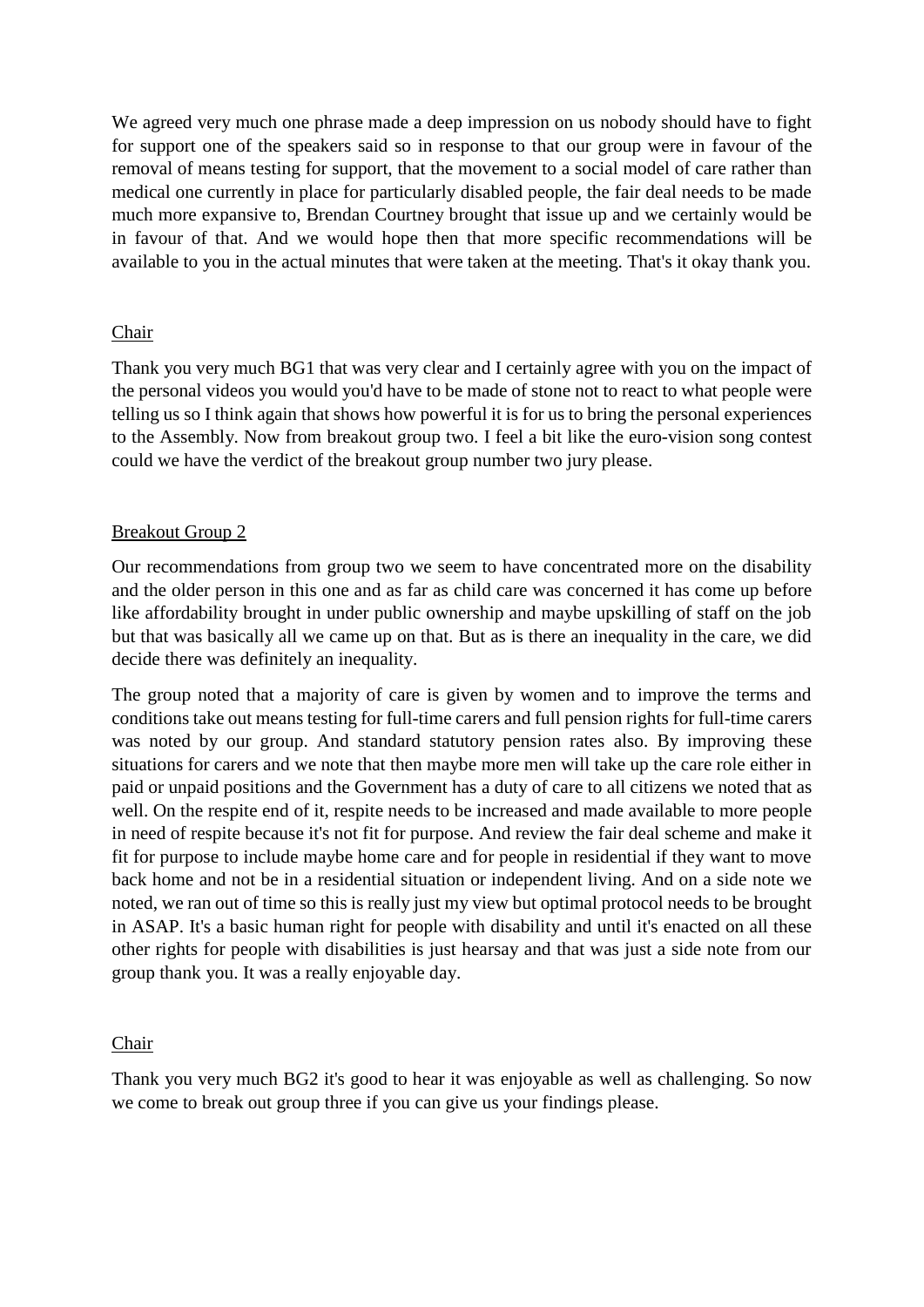### Breakout Group 3

So the point one we taught as a group we feel as though carers in Ireland are undervalued. We feel there needs to be a higher pay recognition. On one of the videos think of care alliance said there's 10 billion being saved by the State and by home care so we feel this should really filter back into services pay and support for carers. We also feel there should be a formal voice or a formal voice for carers and there should be tax relief on fees paid for childcare on a per household basis rather than an individual basis and child care should be publicly funded rather than private. We also feel there should be a streamlining and cross-linkage of services past the age of 18.

And we feel there should be more flexible hours in relation to child care to move away from the kind of office nine to five hours coming off a couple of the videos it was it was stressed that some people do need around the clock 24-hour care so we feel it should move to a more flexible environment and an improved home and life working balance.

# Chair

Thanks very much BG3 that was very clear and succinct. Next I'm going to invite BG4.

### Breakout Group 4

As a group our point number one was a proper education structure brought in at the preschool and child care sector this should be regulated by the government with nationwide inspections a nationwide curriculum and a career development for the educators at this level. Two an educational campaign to redefine the carer and the responsibilities as well as to raise awareness and respect for the job among the public and to initiate conversations.

Three to move from a privatized care system to a public funded one for both child care and the care system that would result in an increased investment from the State and have a system where all carers are assessed in a way that ensures they are not penalized financially for being a carer. Four the need to establish trade unions for both the child care and the care sector in order to advance equality, better pay, better work conditions and to protect all workers including migrant workers. Our final point was to ensure the voices of child care workers, carers and those who receive care are included in all policy decisions especially with regards to the transition from childhood care to adulthood. Thank you.

#### Chair

Thanks very much BG4 that was very clear. Breakout group five.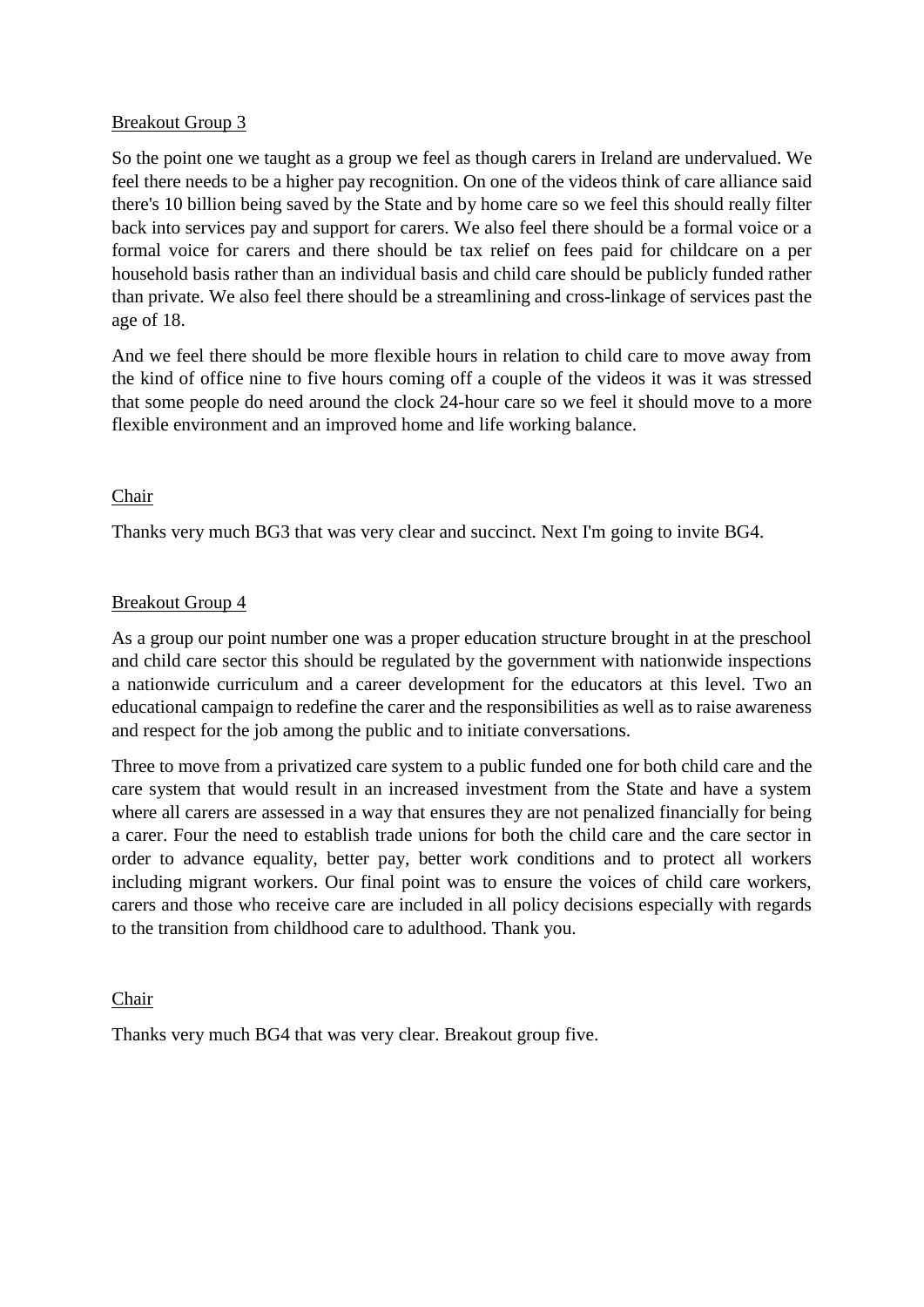### Breakout Group 5

Hi so there's going to be some repetition here I think from all the groups points. So the main gap that we identified in child care provision was the affordability and lack of public funding so the group decided then we would suggest a movement towards a publicly funded and managed system and also agree with the recommendation that one percent of GDP should be spent on the child care and early education sector.

Our second point would be improved pay and conditions for care staff so that's for child care, elderly and disabled and also for home care providers. This would place the job into a higher regard. The improved conditions would include basic living wage, a pay scale with promotion opportunities and benefits so that the workers are offered a sustainable career path which is more likely to attract men to the profession then as well. And we also made the note that home care allowances should not be means tested which came up in a few of the groups as well.

Third point was the extension of paid parental leave for both genders and the provision of publicly funded child care classes for the introduction of new parents to basic child care needs and that would allow them then to be more heavily involved in the first year of the child's life. We came up with this idea when we realized that you know you're trained to be a nurse, you're trained to be a doctor, you're trained to be a teacher, parents don't get training as carers even though that they do provide the majority of the care and the majority of care is provided at home.

So the next point then is integration of non-gendered societal roles from an early age especially around the area of care so this might include say lesson plan resources for primary school-aged children, showing role models of both genders in various jobs with the focus on care type jobs so that would be teaching, nursing and carers for child care, disabled people, elderly people. Also later on with the introduction of a TY program focusing specifically on normalizing the provision of care and this might encourage progression to third level and the pursuit of a career in the area again putting that career in higher regard for both men and women.

And then the final shorter point that we had was possibility of introducing gender quotas to enable shared care in sectors that I've mentioned before so that would be teaching, nursing and child care so the choice is there as well for maybe disabled or elderly people if they are more comfortable with the male carer that the choice is there for them.

# Chair

Thank you very much BG5 again some very interesting suggestions there some new ones and some reinforcing the messages that are coming from the other groups so this is exactly why the feedback session is so useful. I'm moving on now to feedback group six.

# Breakout Group 6

Okay so feedback from group six. The recommendations so recommendation number one is similar to previous recommendations is to introduce a publicly funded universal child care system to cover the early years of child care which also contributions from parents on a mean test basis. Recommendation number two was to introduce a publicly funded universal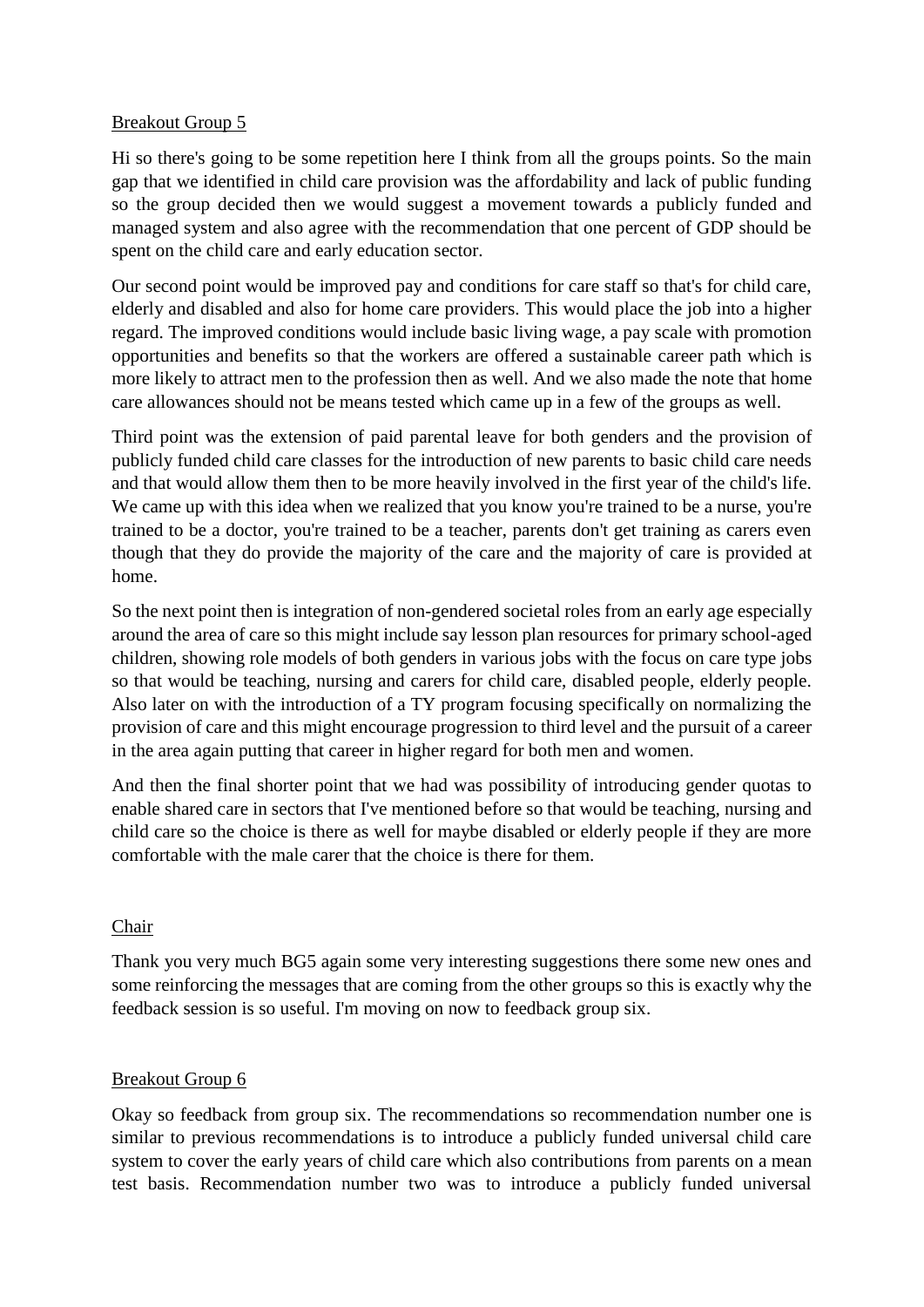healthcare system which is easily accessible to everybody. Number three was to develop and improve career development opportunities for both childcare workers and carers and to introduce a payment structure which would include consideration of the living wage and access to universal pension in order to demonstrate the value that carers do for the State. The next recommendation then was in relation to the extension of income support so the recommendation was to increase income support family leave to cover the first two years of a child's life and make legislative amendments to ensure that people parenting alone can access the same level of support by making parents leave transferable. And one member in our group put forward the recommendation to carry out bi-annual survey on time used to track unpaid work. Thank you.

#### Chair

Thank you very much BG6 that was extremely clear. Now BG7.

#### Breakout Group 7

Good afternoon everyone, breakout group seven would like to look at the introduction of an ombudsperson to look at the gender equality to give them a clear role by looking at the existing policies and make sure they're being done. We'd also like the expert group to expand the remit when working at moving away from the market model to the public funded managed child care. We'd like to see that maybe the possibility of integrating these public funded child cares with schools this might help lower costs, insurance, the building overheads and regulations. It could also further clear progression there'll be more facilities and maybe the risk redistribution of staff as needed throughout the day. We'd like the government to commit on the one percent GDP towards childcare. We'd like to see the utilization of all levels of the national framework of qualifications to advance careers and to help to outline career paths in child care maybe to a universal job title so that this advancement is more clear prior to starting the role. More recognition of carers with universal pension entitlements and as recommendation by Ursula Barry increased social protection support for carers and those receiving care, benchmark payments at 35% of average earnings and to allow those seeking part-time work to access job seekers payments. That is it.

#### Chair

That's great thanks very much BG7, again interesting to hear where the same points are coming through and where there are different nuances. Turning now to break out group eight.

#### Breakout Group 8

We have a number of points as well so like the first point is we would agree with the recommendation that the government to increase funding to 0.6% within five years to one percent within ten years with it to be provided publicly and ideally co-located with national schools to help with overhead costs and parents to contribute based on affordability. Also with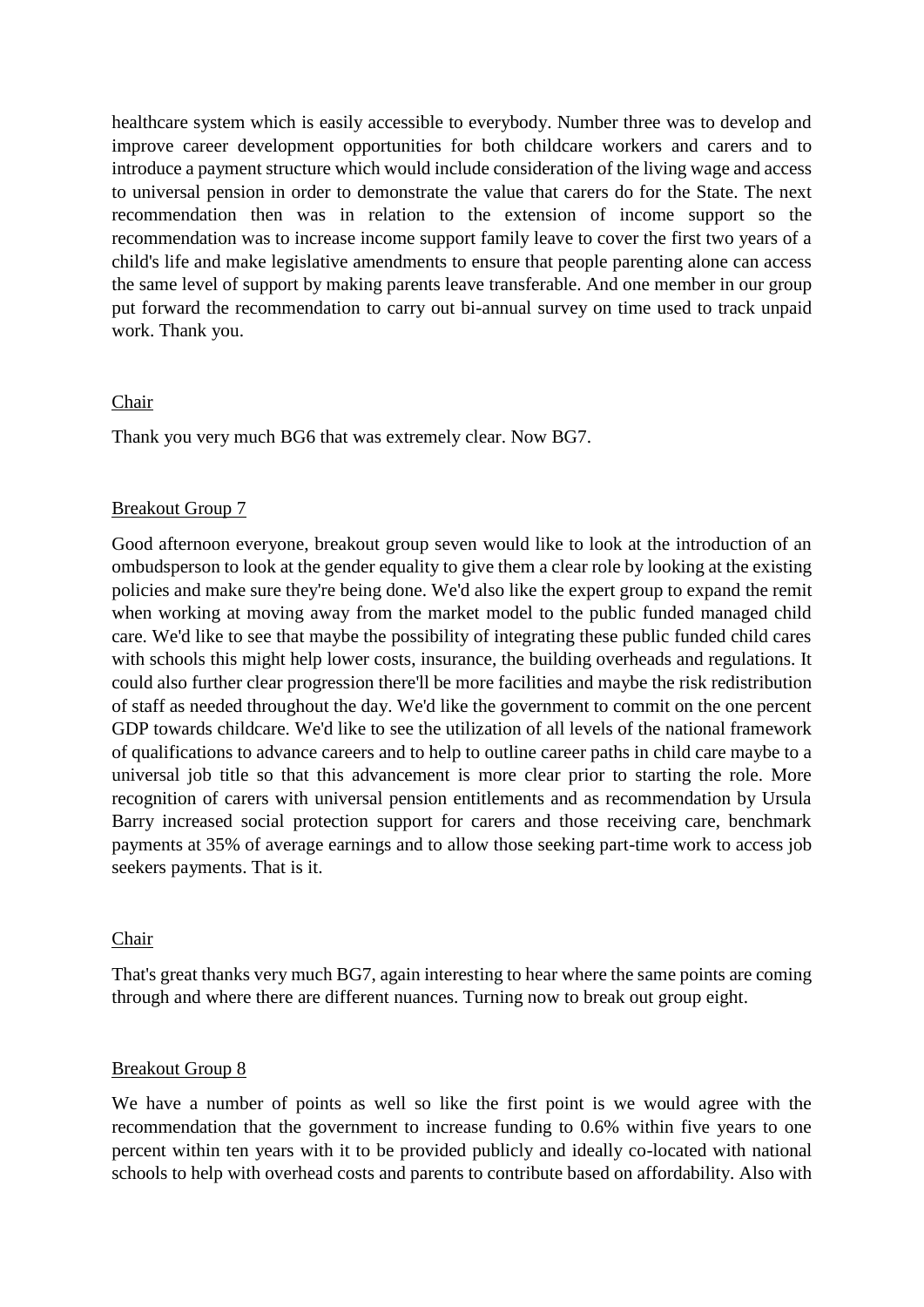one department one body responsible for the inspection authorization and oversight of child care. The second point then is in respect and support of respect and support families in their choice of how care is provided at home by extended family or external parent's guardians to be supported during this time with State support and further and future pension, pensions etc. not to be negatively impacted.

And then in relation to elderly and disability provision of suitable housing facilities for older people and those with disabilities to live independently or with supports within their communities so again like step down housing, individual units so that free up housing for others as well as part of that. And then a new model of care to move from dependency to flexible care supports to be put in place with a seamless transition from child services to adult services I think that was part of the one of the videos there where there seemed to be a significant issue between moving from child supports to adult supports and for both carers and child care workers to develop a career structure in line with either nurses or teachers as a percentage of that. Thank you.

#### Chair

Thanks very much BG8 again very useful to hear all of that. Now BG9.

#### Breakout Group 9

Hi point number one was public funded and managed early child care and this is to be linked in with the education system so the children can access to support say the psychology and stuff like that needed and that the early educators can access the same contracts and wages as a primary school teacher. Point number two was continuity of services from birth right through the end of life this is a relation of care of the disability. Point number three was educate children and expose them to males carrying out roles that were predominantly female and focus on transition year students. And point number four was carers allowance removed or carers allowance increased, remove means testing and remove the amount of hours that carers can work. And finally point number five was take a look at countries with ideal structures in place and investigate if we can replicate the same here.

#### Chair

Okay would be nice if we all become blonde by following the Scandinavian model perhaps but we'll see. Thanks very much BG9 again very interesting. Next we have breakout group 10.

#### Breakout Group 10

Hi thanks for a really great day and it's been great recommendations there. The recommendations from our group have been the government to relax means testing criteria to become eligible for care funding. Next point was the government to regulate licensing with regards to child care one being a hybrid care service model with government and private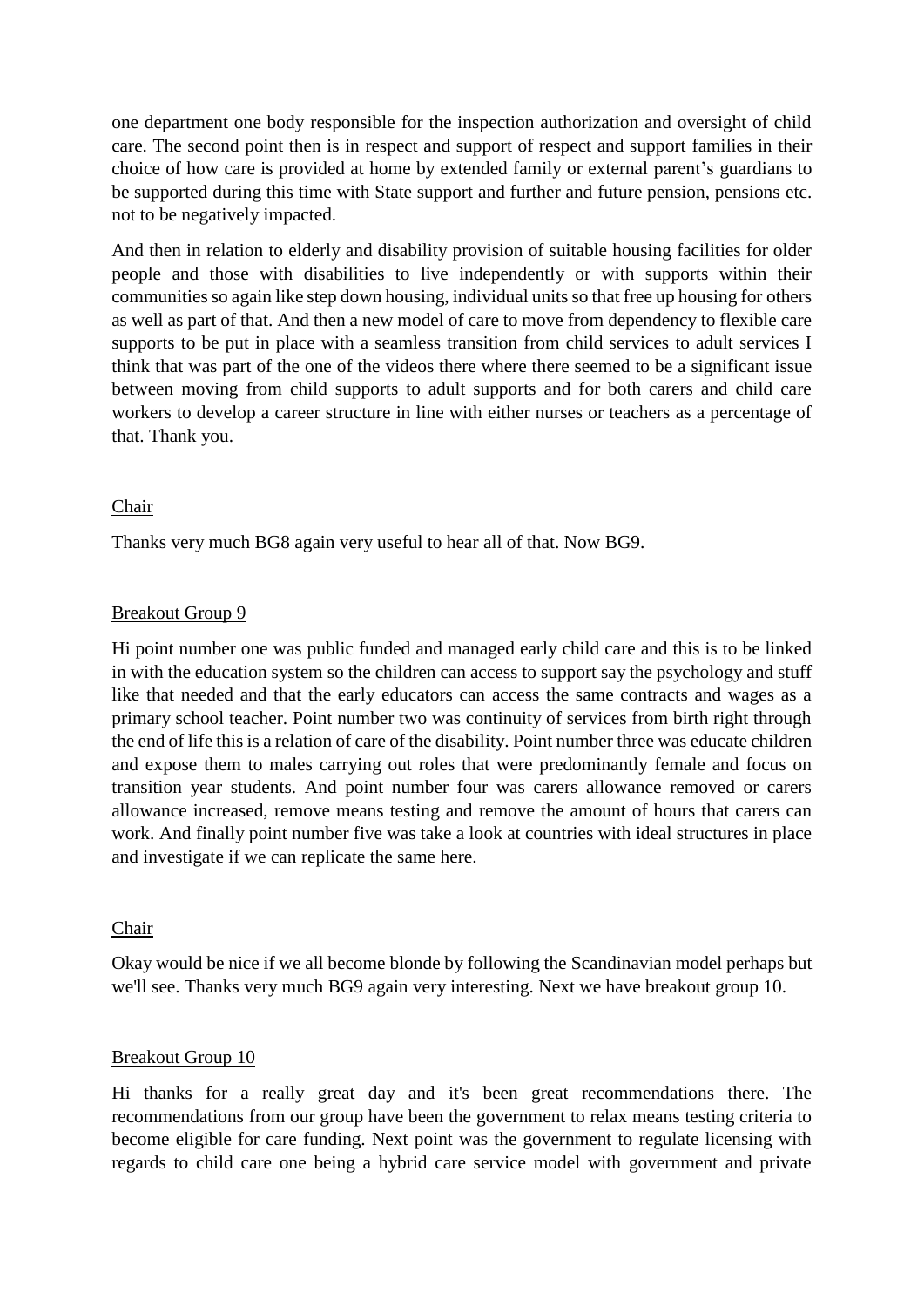services working together in partnership. Not all in the group agreed with this option others felt it was more of a public service option would be better and that maybe the range of service models could be made available. Number three to promote equality in the care and disability sector that terms and conditions salaries and facilities for staff both for both men and women are equal and pay equality with regards to work done and level of education as well. And our fourth was that there is inequality regarding carers in Ireland's system of care for older people and people with disabilities and prioritizing care supports for carers at home so they were ours. Thanks for a great day.

# Chair

Okay thanks very much BG10 and waiting very patiently to tell us about breakout group 11.

### Breakout Group 11

Yeah we all really enjoyed the day too and agree with what Michael said around that video being so impactful and you know we caught everybody's breath really we almost didn't know what to say. Within our group we felt we strongly felt that there is a crisis in care and that you know Covid has highlighted that and we really need to seize the moment now and to encourage a shift in attitudes around cultures around care and how we value care as a society so here are our recommendations.

Our first recommendation is that we have more investment so more public funding but also more public intervention in the management of care and the State should have the ultimate responsibility around caring. Number two we need to make caring more attractive as a career and this would involve paying people in the sector more in the sectors more providing a career structure. One member who used the term make it a valuable career of substance with a valid career path. Also we felt that maybe there could be awareness campaigns to encourage people to come into the caring professions and there was a feeling especially that there was a need for a need for men especially when into care for the elderly and the care for people with particular needs and so we really needed and wanted to get more men involved.

Our third recommendation was around promotion and it was a something that one member felt very strongly on was the promotion of men's health issues and that it needs to be tackled in the same way as women's health has been. He raised concerns around mental health but also life expectancy and some of us did wonder I guess if men were given the opportunity to take on more caring roles would there be that kind of discrepancy in life expectancy. Number four we wanted more regulation in terms of how money is used and where it's going in the care sector we noted that you know it really should be about quality of care rather than profits and one of our members is involved in caring industry and she noted that there were in some areas were very high profit levels and this didn't seem right this didn't sit right well with us so quality of care is most important and it should not be profit driven.

And our final and fifth recommendation was that care should be person-centered not service centered and we need for there's a need for flexible care options in childcare but also care for people with different needs and also for care for older people and that would be flexible to the needs of individuals and to the needs of families to allow for what we heard about more home